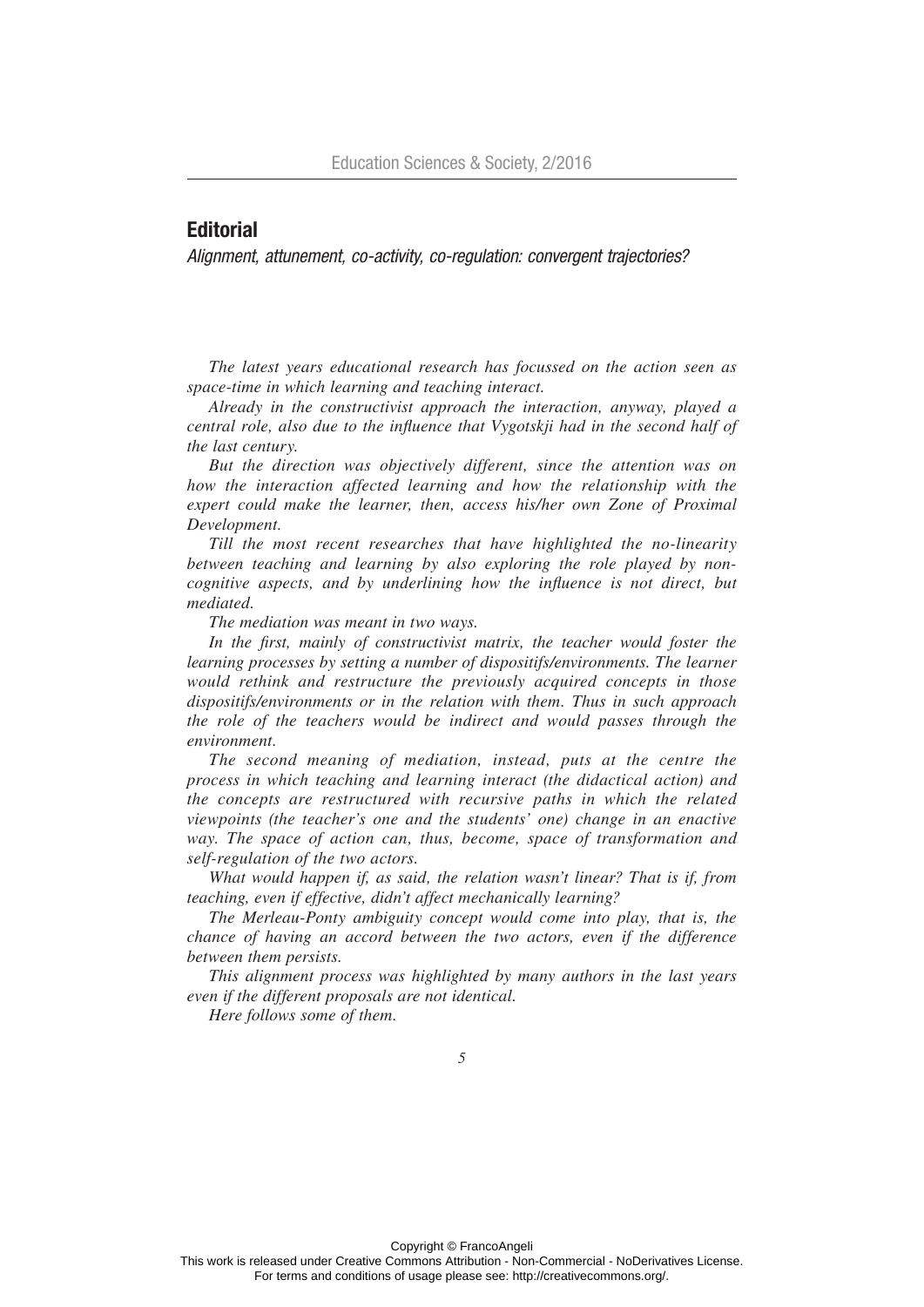*Laurillard (2012) speaks about alignment (ivi, 95, 100) and states in several significant contributions in the contemporary psycho-pedagogical literature, that it's a basic principle for teaching. She offers a series of proposals to promote it (99-108).* 

*Lutzker, instead, focussed on attunement in different articles and also organized an EERA 2014 symposium on "Attunement and Education".* 

*Vinatier and Numa-Bocage (2007) speak about co-activité and highlight how the accord during the interaction makes it possible to activate learning advancements.* 

*The same topic is connected to wider researches activated in the last years, also outside the educational field. Berthoz speaks about empathy (2011), Gallese speaks about the relation between Embodied Simulation and Empathy and between "Embodied Simulation and Intentional Attunement" (2009) and underlines the relation between knowledge and action, and the role of mirror neurons. In other words the research on alignment would intertwine with the one on neurodidactics as it's testified by the wide researches by Laurillard (2014) and Rivoltella (2015), clearly besides the one by Gallese.* 

*The previous proposals seem to have a common aspect on the central role of the action in the teaching/learning process.* 

*The current issue wishes to investigate the topics of alignment, attunement, co-activitié, co-regolation: it aims at deepening the meanings of such concepts and the affinities among them and, clearly, to catch the directions for the didactical activity.* 

*The articles face the different aspects of the multifaceted mentioned issues.*

*The contribution "La sindrome dello specchio. Apprendimento e insegnamento nella prospettiva dell'Enattivismo" by Damiano opens the issue. It alerts the reader about the possible risks; the author mainly highlights what problems he believes the enactivist perspective is not able to solve.*

*The second article "Alignment" by Rossi, analyses the theme from different historical perspectives and tries, then, to catch the new meaning that the word acquires in the current context and the practices that result from it.*

*The article by Sibilio and Zollo, "The non-linear potential of didactic action" finds in the no-linearity and in the proposal of simplexity the possible answers to the current complexity.*

*Bonometti with "Start a community of practice through Action Learning:* 

*nurse manager to support the changing care practices*" gives a further *perspective starting from a case-study analysis and the Action Learning approach.*

*Ambretti, Borgogni, Vastola, Di Gennaro, Medved and D'Elia in their article "The projects integrated school area for the promotion of motor activity: possible alignment professionals roles" address the problem of alignment among different professional roles.*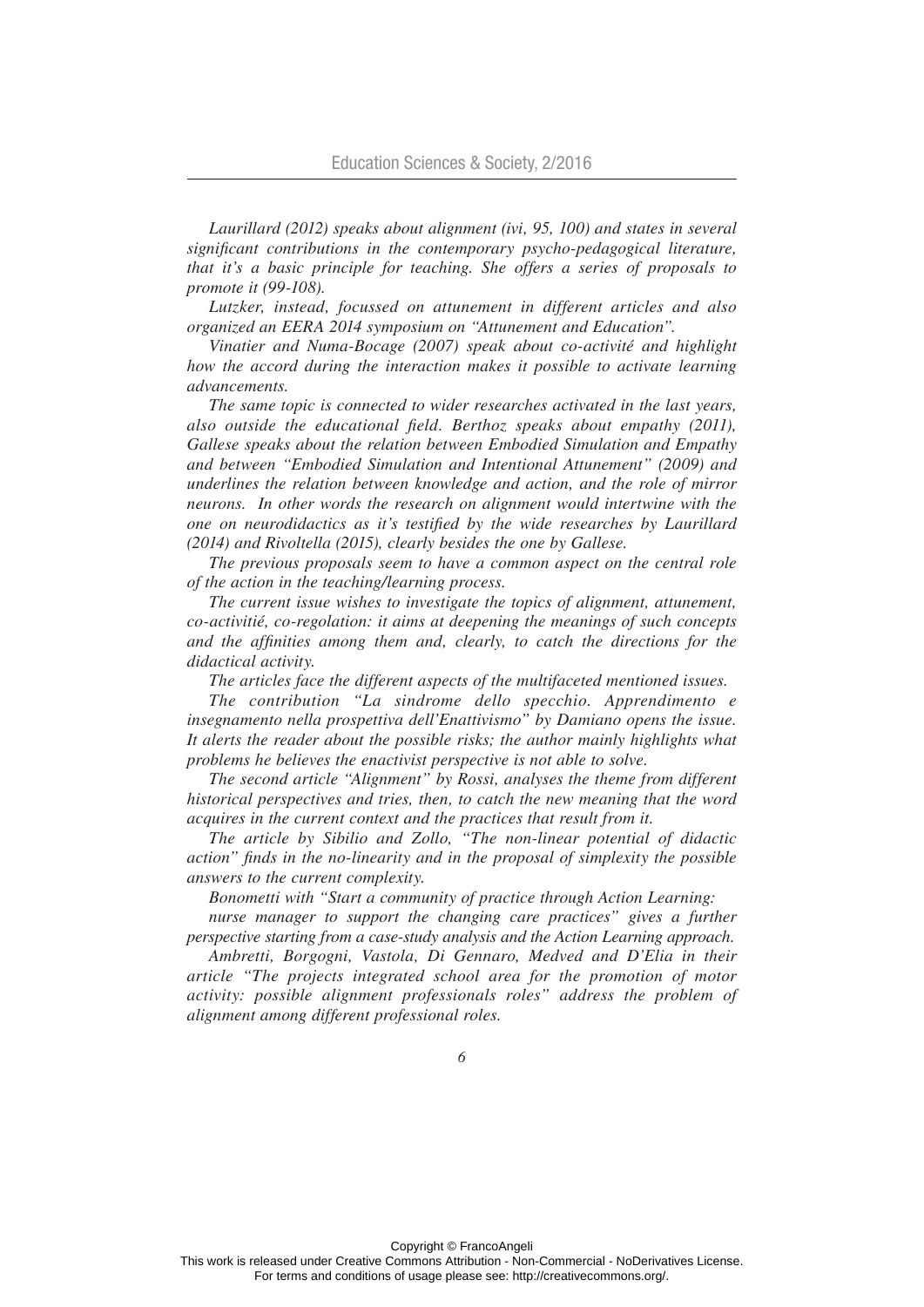*A similar perspective can be found in "Motor technique and didactics: a possible alliance from an educational point of view" by Palumbo, Franco, and Cereda.*

*The last contributions, finally, analyse alignment from a different angle: the one of inclusion.*

*In such a direction we have, thus, the articles by Caldin "I processi inclusivi nella prima infanzia tra diritti e responsabilità", by Charette "School-family-community collaborations: the contribution of the intercultural worker in accompanying newly immigrant parents to school" and the one by Dionne, Joly, Paquet, Rousseau and Rivard "Organizations' choices when implementing an Early Intensive Behavioral Intervention program (EIBI)".*

Michele Corsi, Pier Giuseppe Rossi, Vladimir Megdeved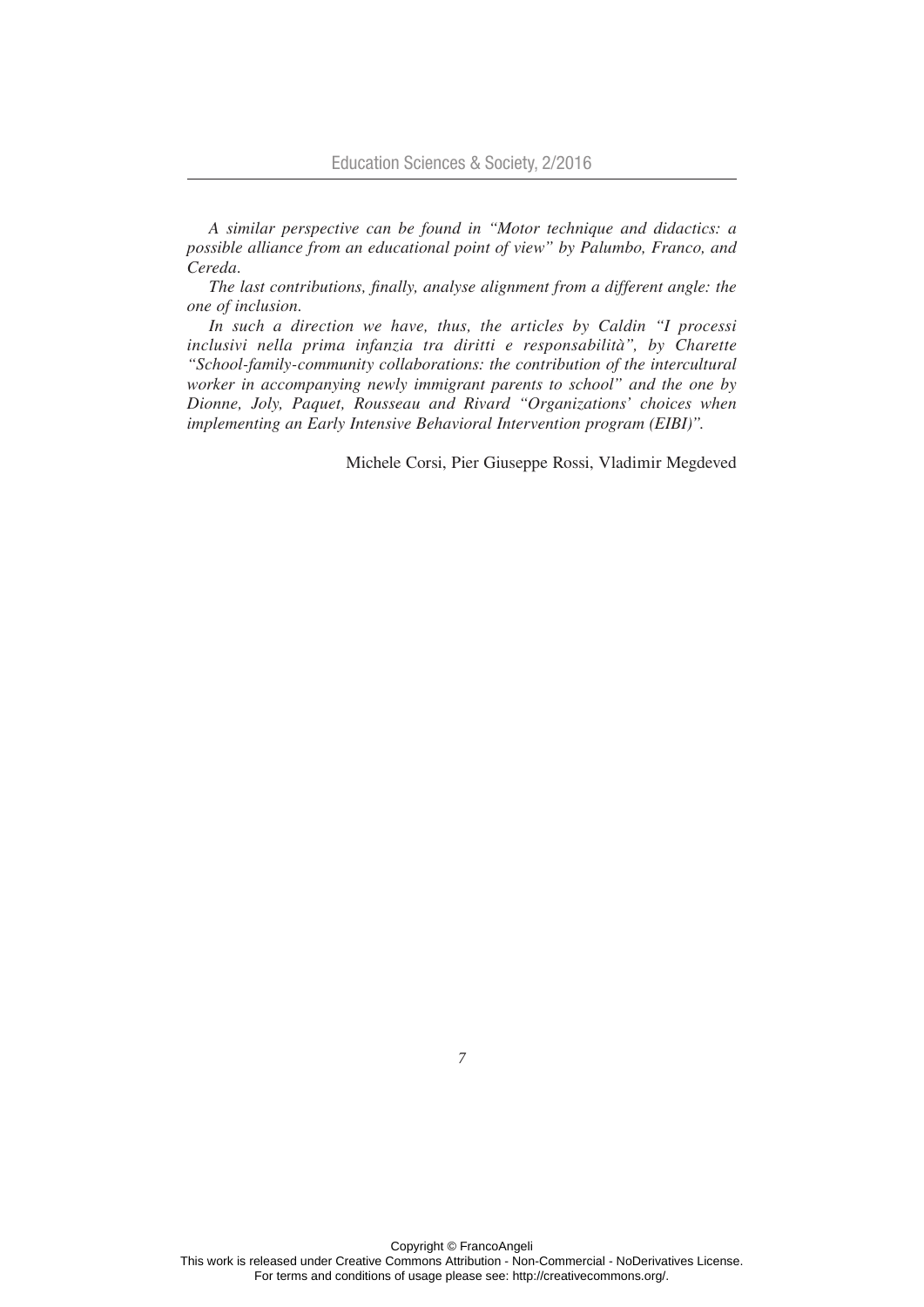## **Editoriale**

*Allineamento, sintonia, co-attività, co-regolazione: traiettorie convergenti?*

*La ricerca educativa, ultimamente, ha focalizzato la propria attenzione sull'azione vista come lo spazio-tempo in cui apprendimento e insegnamento interagiscono.*

*Già in ambito costruttivista l'interazione rivestiva comunque un ruolo centrale, anche per l'influsso che il pensiero di Vygotskji ha avuto nella seconda metà del secolo scorso*

*Ma la direzione di marcia era oggettivamente diversa, in quanto l'attenzione era concentrata su come l'interazione agiva sull'apprendimento e su come il rapporto con l'esperto permettesse, poi, al soggetto di accedere alla propria zona di sviluppo prossimale.*

*Sino a giungere alle ricerche più recenti, che hanno messo in evidenza la non linearità esistente fra insegnamento e apprendimento, esplorando anche gli elementi non cognitivi che intervengono e sottolineando come l'influenza fra insegnamento e apprendimento sia non diretta, ma mediata.*

*Con la mediazione che è stata intesa in due modi.* 

*Nel primo, soprattutto di stampo costruttivista, il docente favorirebbe i processi di apprendimento, predisponendo una serie di dispositivi/ambienti. In essi, o rapportandosi a essi, lo studente ripenserebbe e ristrutturerebbe i concetti pregressi. Sicché, in tale approccio, il ruolo del docente sarebbe indiretto e filtrato dall'ambiente.*

*La seconda accezione di mediazione mette, invece, al centro il processo durante il quale insegnamento e apprendimento interagiscono (l'azione didattica) e i concetti si ristrutturano con percorsi ricorsivi in cui i relativi punti di vista (quello del docente e quello degli studenti) si modificano in modo enattivo. Lo spazio dell'azione può così divenire spazio di trasformazione e auto-regolazione dei due soggetti.*

*Cosa accadrebbe, per contro, se, come si è scritto, il percorso non fosse lineare ovvero se dall'insegnamento, per quanto efficace, non discendesse meccanicamente l'apprendimento?*

*Entrerebbe qui in ballo l'ambiguità merleau-pontyana, ovvero la possibilità che si crei una sintonia fra i due soggetti, pur permanendo la differenza tra gli stessi.*

*Molti sono gli Autori che negli ultimi anni hanno parlato di allineamento, anche se le loro proposte non sono identiche.*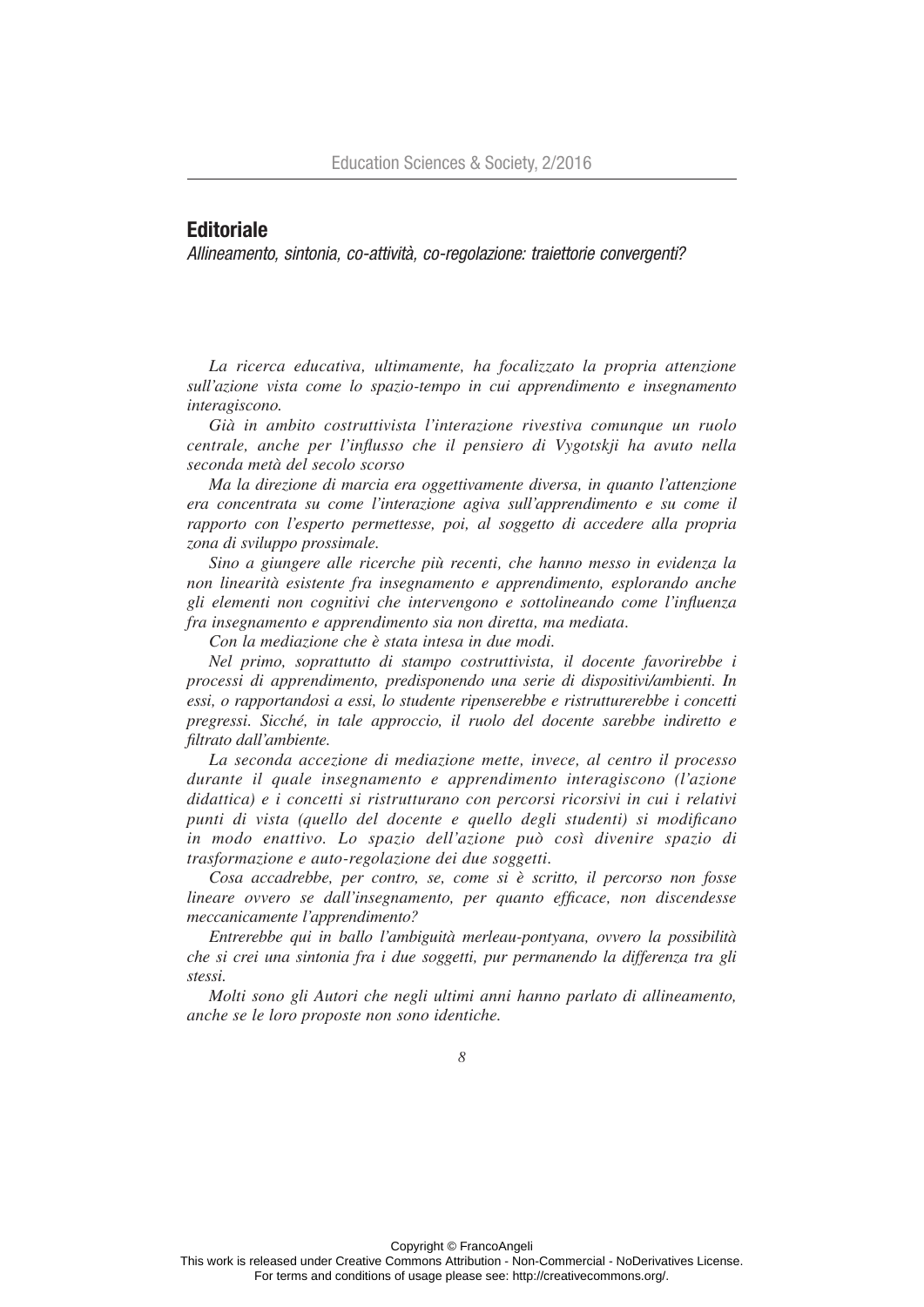## *Ne riportiamo alcune.*

*Laurillard (2012) parla di allineamento (*alignment*) (ivi, 95, 100) e sostiene, in base a molti e significativi contributi della letteratura psico-pedagogica contemporanea, che esso sia un principio basilare per l'insegnamento, avanzando, peraltro, una serie di proposte per promuoverlo (99-108).* 

*Lutzker ha messo invece a fuoco il tema dell'attunement in vari suoi articoli e sul tema "Attunement and Education" ha organizzato pure un simposio a EERA 2014.*

*Vinatier e Numa-Bocage (2007) ragionano, per contro, di* co-activité *e mettono in evidenza come il raggiungimento di una sintonia durante l'interazione permetta l'innesco dei progressi di apprendimento.*

*Il tema si lega comunque a ricerche più ampie anche avviate negli ultimi tempi, e pure al di fuori dell'ambito didattico. Berthoz parla di empatia (2011), mentre Gallese scrive della relazione tra "Embodied Simulation and Empathy" e fra "Embodied Simulation and Intentional Attunement" (2009) sottolineando la relazione fra conoscenza e azione, e il ruolo dei neuroni specchio.* 

*In altri termini, la ricerca sull'allineamento s'intreccerebbe con quella sulla neuro-didattica come le ricerche di Laurillard (2014) e Rivoltella (2015) testimoniano ampiamente, oltre a quelle di Gallese.*

*Con le proposte precedenti che sembrano avere un punto in comune sul ruolo centrale dell'azione nei processi di apprendimento e insegnamento.*

*Il presente fascicolo vuole quindi indagare i temi dell'alignment, dell'attunement, della co-activitié e della co-regolazione; approfondire i significati di tali concetti e le affinità fra gli stessi e, chiaramente, cogliere quali indicazioni ne emergano per l'agire didattico.*

*Con gli articoli che esaminano i vari aspetti del tema, di per sé polisemico.*

*Apre il numero il contributo di Damiano "La sindrome dello specchio. Apprendimento e insegnamento nella prospettiva dell'Enattivismo" che mette in guardia da possibili rischi e soprattutto evidenzia quali problemi, a suo parere, la prospettiva dell'enattivismo non riesce a risolvere.*

*Il secondo contributo, "Alignment" di Rossi, analizza il tema riprendendo diverse prospettive storiche e cerca, poi, di cogliere il significato nuovo che il termine assume nel contesto attuale e le pratiche che da essa derivano.*

*Il contributo di Sibilio e Zollo, "Il potenziale non lineare dell'azione didattica" trova nella non linearità e nella proposta della semplessità le possibili risposte alla complessità attuale.*

*Bonometti con "Avviare una comunità di pratica attraverso l'Action Learning: i coordinatori infermieristici come supporto al cambiamento delle pratiche di cura" fornisce un'ulteriore prospettiva a partire dall'analisi di uno studio di caso e dalle prospettive dell'Action Learning.*